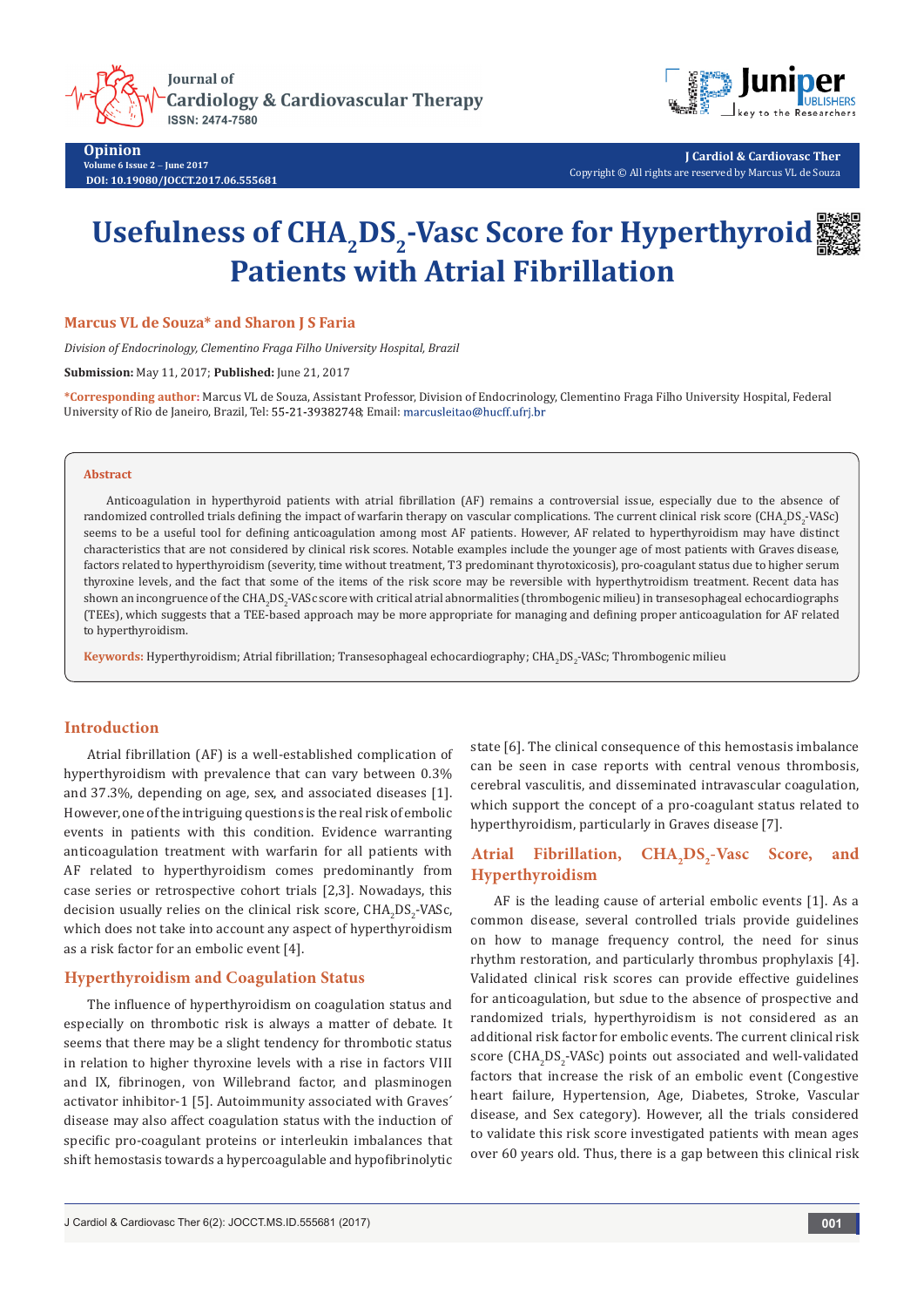score and most AF related to hyperthyroidism in regard to age, which is often forgotten.

In a retrospective analysis, Petterson, et al. [3] addressed this question almost 30 years ago and showed that age below 55 years was the main factor implying embolic risk in AF related to thyrotoxicosis. The relevance of age was corroborated when the previous clinical risk score  $(CHA_2DS_2)$  was replaced by the  ${\rm new}$  CHA $_2$ DS $_2$ -VASc, which shifted the minimum age to receive 1 point in the clinical risk score from 75 to 65 years old and gives 2 points for patients ≥75 years. The fact that most Graves disease patients with AF are younger than 65 years old should at least bring some doubts about the applicability of this score in patients with hyperthyroidism, since such patients are very often between 30 and 50 years of age.

More recent data from Chan, et al. [8] suggested that patients with  $\mathrm{CHA}_2\mathrm{DS}_2$ -VASc ≥1 benefit from warfarin. But again, age was a problem since the mean age was 71.9 years, suggesting that his population was composed mostly of multinodular toxic goiter cases. Another crucial problem for the applicability of  $\mathrm{HIA}_{2}\mathrm{DS}_{2}$ -VASc to hyperthyroid patients is the potential reversibility of hypertension and heart failure with hyperthyroidism treatment. This completely changes the scenario compared to the usual patients with AF, where heart failure and hypertension are mostly progressive and irreversible. However, even during shorter periods with AF, an association with hypertension, heart failure, and uncontrolled hyperthyroidism may pose higher risks than other patients with AF.

Siu, et al. [9] conducted a prospective study to evaluate the risk of embolic stroke between non-thyroid AF and new-onset AF in hyperthyroid patients. After 1 year of follow-up, the incidence of stroke was 9.4% in hyperthyroid patients with AF and 3.1% in non-thyroid cases of AF. The most relevant message from these data is that the majority of ischemic stroke cases occurred within 30 days of clinical presentation with higher risk for hyperthyroid patients. Furthermore, this occurrence is probably related to coagulation disturbances induced by higher thyroxine levels before and around the beginning of medical treatment, a period when thyroxine levels are not yet normalized. Data have already shown that it takes at least 2-3 months to normalize serum thyroxine levels in most patients with proper antithyroid drugs [10].

# **AF, Hyperthyroidism, and Transesophageal Echocardiograph (TEE)**

Due to these doubts surrounding hyperthyroidism, hypercoagulable state, and embolic risk, our group uses transesophageal echocardiograph (TEE) analysis to evaluate the atrial thrombogenic milieu (TM; thrombus, lower-left atrial appendix flow velocity, or spontaneous echo contrast) and compares the results with the clinical risk score. Our first publication [11] compared TEE to the previous clinical risk  $score$  (CHADS $_2$ ), which showed incongruence between scores with a critical TM in the TEE. In spite of a mean age of 49 years,

there was a high prevalence of TM (45.2%), but there was no association between clinical risk factors from  $\mathrm{CHADS}_2$  with TEE markers of a TM. More recently, we published an extension of our cases [12] evaluating the prevalence of TM but instead comparing with the  $CHA<sub>2</sub>DS<sub>2</sub>$ -VASc score. We still found no association between  $CHA<sub>2</sub>DS<sub>2</sub>$ -VASc with TEE markers of TM. Most importantly, we showed that thyroid status might influence atrial thrombogenic abnormalities, especially when there is a longer duration of hyperthyroidism. Our data raise another issue that is normally overlooked by cardiologic guidelines and recommendations: the thyroid status. The severity of hyperthyroidism, thyrotoxicosis predominantly from T3, and longer time of untreated hyperthyroidism may be additional factors that have not yet evaluated. Nevertheless, these factors may explain this incongruence of the TEE findings with  $\rm CHA_2DS_2$ -VASc scores.

## **TEE for All AF Related to Hyperthyroidism?**

In our view,  $\text{CHA}_2\text{DS}_2$ -VASc is useful for hyperthyroid patients with AF who are beyond 65 years old. Consequently, warfarin should be prescribed since these patients would have a score of at least 1 point. However, we do not think that  $\mathrm{CHA}_2\mathrm{DS}_2$ -VASc is useful if the patient is younger, and we recommend a TEE-based approach as Dinh, et al. [13] recommend, especially for patients with low scores.

The patients for whom we do not recommend this approach are those who have had a previous vascular event. Otherwise, we maintain patients under 65 years old with only acetyl salicylic acid when they have TEE without classic TM, even with scores  $\geq 2$ , including points from hypertension and heart failure. In a couple of weeks after anti-thyroid drug treatment, their  $\text{CHA}_2\text{DS}_2\text{-}\text{VASC}$ may become 1 or even 0, and their AF may be restored to a sinus rhythm. A TEE-based approach is also justified by many of our patients with low scores (0-1) but with critical TM in TEE, which implies higher risk and a need for proper anticoagulation.

## **Conclusion**

In our opinion,  $CHA<sub>2</sub>DS<sub>2</sub>$ -VASc may be utilized for patients with hyperthyroidism and AF if they are over 65 years old. For younger patients, a TEE-based approach is more appropriate for directing proper anticoagulation for low-score patients with TM in TEE, or even opting for a more conservative approach on a case-by-case basined for those with higher scores but without critical TM in TEE. TEE adds useful information that may change antithrombotic therapy if otherwise guided solely by clinical risk classification.

#### **References**

- 1. [Fuster V, Rydén LE, Cannom DS, Crijns HJ, Curtis AB, et al. \(2011\)](https://www.ncbi.nlm.nih.gov/pubmed/21382897)  [2011 ACCF/AHA/HRS Focused Updates Incorporated Into the ACC/](https://www.ncbi.nlm.nih.gov/pubmed/21382897) [AHA/ESC 2006 Guidelines for the Management of Patients With Atrial](https://www.ncbi.nlm.nih.gov/pubmed/21382897)  [Fibrillation. Circulation 123\(10\): e269-e367.](https://www.ncbi.nlm.nih.gov/pubmed/21382897)
- 2. [Traube E, Coplan NL \(2011\) Embolic risk in atrial fibrillation that](https://www.ncbi.nlm.nih.gov/pubmed/21720457/)  [arises from hyperthyroidism: review of the medical literature. Tex](https://www.ncbi.nlm.nih.gov/pubmed/21720457/)  [Heart Inst J 38\(3\): 225-228.](https://www.ncbi.nlm.nih.gov/pubmed/21720457/)